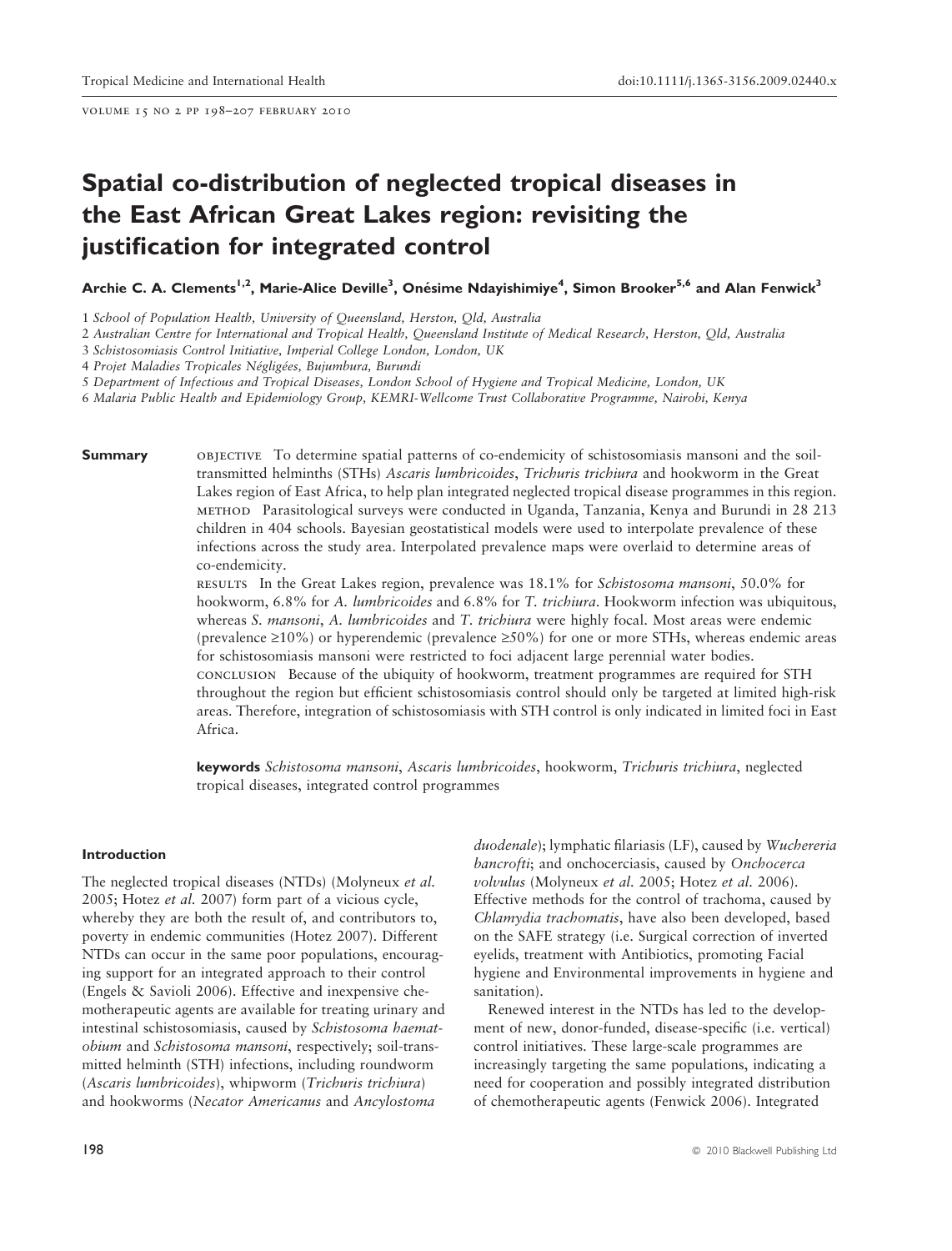control can present efficiency and cost-effectiveness benefits (Lammie et al. 2006; Hotez 2007) and possibly other synergistic effects (e.g. effectiveness of drugs for multiple parasite species and collateral effects of treatment on other diseases). By contrast, isolated vertical programmes can lack sustainability, compatibility with existing health systems and local ownership (Nicoll 2000; Mahendradhata & Moerman 2004; Fenwick 2006; Hotez et al. 2007). Integrated disease surveys are starting to be conducted to inform multi-disease control programmes, such as those for trachoma and malaria in Ethiopia (Emerson et al. 2008).

One of the bases of integration of vertical control programmes is spatial overlap in the distribution of the targeted diseases (Molyneux et al. 2005; Fenwick 2006; Brooker et al. 2006b). Development of rapid mapping approaches is one of the challenges identified for implementation of integrated NTD control (Hotez et al. 2007). Although many countries are endemic for multiple NTDs, a sub-national evaluation is required to determine overlap of the different diseases and projected benefits of integration (Lammie et al. 2006; Brooker & Utzinger 2007; Kolaczinski et al. 2007). This objective can be achieved using georeferenced epidemiological data, spatial statistical analysis and geographical information systems.

Recent reports have demonstrated prediction of NTD distributions using Bayesian geostatistical models with climate (Raso et al. 2005; Clements et al. 2006a,b, 2008a) and socioeconomic variables (Raso et al. 2006a). However, few studies have analysed the spatial co-distribution of multiple diseases. Raso et al. (2006b) investigated the spatial distribution of co-infection with hookworm and S. *mansoni* in Côte D'Ivoire, and Kazembe and Namangale (2007) and Kazembe et al. (2008) investigated the spatial distribution of co-morbidity with fever, diarrhoea and pneumonia in Malawian children. We have also recently predicted the spatial distribution of hookworm and S. mansoni co-infection in East Africa (Brooker & Clements 2009). While co-infection and co-morbidity are clinically and epidemiologically important (Drake & Bundy 2001; Ezeamama et al. 2005; Pullan & Brooker 2008), the main operational issue for integrated control planning is co-endemicity of diseases in the community. Basic qualitative maps of NTD co-endemicity in Ugandan districts have been presented (2007), and co-endemicity of Plasmodium falciparum malaria and hookworm has been estimated at a high spatial resolution across the African continent (2006). However, maps of co-endemicity have yet to be developed to inform an integrated NTD control programme.

Following our reports on the distribution of schistosomiasis and hookworm in East Africa (Clements et al. 2006a,b, 2008a; Brooker & Clements 2009), here we

present additional NTD data from national surveys in Burundi and predict the prevalence of four helminth infections (A. lumbricoides and T. trichiura, for which spatial predictions have not been previously reported in this region, plus hookworm and S. mansoni) across the Great Lakes region of East Africa. We aim to demonstrate sub-national variation in the distribution of each parasite infection, and areas where the geographical distributions of the different infections overlap (i.e. areas of co-endemicity). The objective is to determine the need for integrated schistosomiasis and STH control in different areas of East Africa and to inform efficient targeting of resources for integrated programmes.

#### **Methods**

The Schistosomiasis Control Initiative (http://www.sci-nt ds.org/) supports integrated NTD control programmes in Burundi, Burkina Faso, Mali, Niger, Rwanda, Tanzania and Uganda. With the exception of Rwanda and Burundi, these programmes are described in detail elsewhere (Garba et al. 2006; Kabatereine et al. 2006), and the principles of control are similar in both Rwanda and Burundi.

Here, we specifically consider S. mansoni and STHs because high-quality regional pre-intervention datasets are available for these parasitic infections. These data were collated from randomised primary school-based field surveys in Uganda (2002–2005), northwest Tanzania (August–November 2004), southwest Kenya (1998 and February–March 2005) and Burundi (October–November 2007). Survey design and sampling methods for the Ugandan, Tanzanian and Kenyan datasets are described elsewhere (Clements et al. 2006a; Kabatereine et al. 2006; Brooker & Clements 2009; Kabatereine et al. 2004, 2005), but the data from the Burundian national surveys have not been previously described. We used a three-staged randomised cluster survey design, where 22 cercles (the second administrative level) were selected randomly, one school was selected randomly from a register of schools in each cercle, and 60 children (30 boys and 30 girls) were selected randomly from an assembly of all available children in each school. A single stool sample was obtained from each child, and two slides prepared from each sample were examined microscopically using standard Kato–Katz methods. Detection of one or more eggs for each parasite species on either slide indicated positive infection status. The data were entered in standardised paper forms in the field and transferred to an electronic database. The location of each school (latitude, longitude) was obtained using a hand-held global positioning system. The combined regional dataset covered a large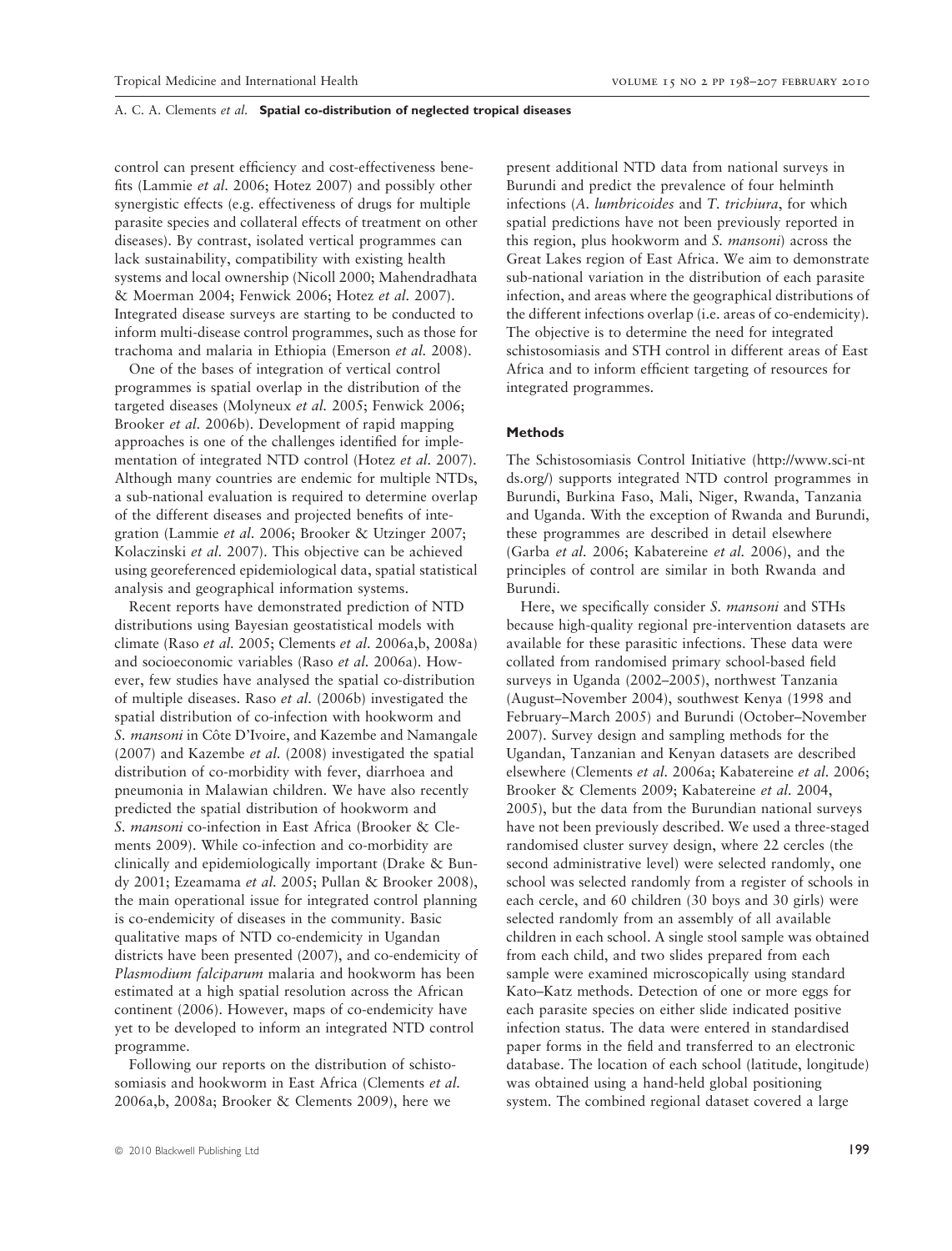geographical area (approximately  $1190 \times 650$  km), and included data from 404 schools and 28 213 schoolchildren.

# Data analysis

Spatial prediction was based on multivariable models. An initial candidate set of covariates was considered for inclusion. Age (categorised into 5–9, 10–14 and 15– 19 years) and sex of survey participants were recorded in the surveys. Distances of survey locations from the nearest perennial inland water body (PIWB) were derived from an electronic map obtained from the Food and Agriculture Organization (and originating from the US National Imagery and Mapping Agency). Satellite-derived mean land surface temperature (LST) and normalised difference vegetation index (NDVI; a proxy for rainfall) for 1982– 1998 were obtained from the National Oceanographic and Atmospheric Administration's Advanced Very High Radiometer (see Hay et al. 2006 for how these datasets were derived). Elevation was obtained from an interpolated digital elevation model from the Global Land Information System of the United States Geological Survey (http:// edcwww.cr.usgs.gov/landdaac/gtopo30/). An electronic map of degree of urbanisation (urban, periurban, rural and extreme rural) was provided by the University of Oxford (Tatem et al. 2005). Variable selection was performed using fixed-effects logistic regression models in STATA/SE 10.0 (StataCorp, College Station, TX, USA) with backwards elimination.

Spatial models were developed in WinBUGS version 1.4 (MRC Biostatistics Unit, Cambridge, and Imperial College London, UK) (Appendix 1). The models were logistic regression models with the covariates described earlier, and a geostatistical random effect that modelled spatial correlation using an isotropic, stationary exponential decay function (Diggle et al. 1998). Covariates were standardised to have mean  $= 0$  and standard deviation  $= 1$ , to improve identifiability. Predictions of infection prevalence were made at the nodes of a  $0.1 \times 0.1$  decimal degree (approximately  $12 \times 12$  km) grid covering the study area. This was performed in WinBUGS using the spatial.unipred command, which implements an interpolation function (kriging) for the spatial random effects. Predicted prevalence was calculated by adding the interpolated geostatistical random effect to the sum of the products of the covariate coefficients and the values of the covariates at the prediction locations. For the individual-level fixed effects (age and sex), separate calculations were performed, where the coefficient for each age and sex group was added. The overall sum was then back-transformed from the logit scale to the prevalence scale, giving prediction surfaces for prevalence of each infection in each age and sex group.

Model validation was performed by randomly allocating the survey locations to one of four subsets (each containing approximately 25% of the total dataset) and training the geostatistical models on three subsets while simultaneously predicting prevalence of infection at the survey locations of the fourth, excluded subset. This was repeated four times, each time excluding and predicting prevalence at the survey locations of a different subset, giving an observed and a predicted prevalence value for all 404 survey locations, for each parasitic infection. Validatory statistics included area under the curve (AUC) of the receiver operating characteristic (a plot of sensitivity  $\nu$ s. one minus specificity), where predicted values were compared to observed values dichotomised at prevalence thresholds of  $>0\%$ ,  $\geq 10\%$ ,  $\geq$ 20% and  $\geq$ 50% to assess discriminatory performance of predictions, and mean error and mean absolute error to assess bias and accuracy of predictions.

#### Results

For the combined regional dataset, the prevalence of infection was: S. mansoni, 18.1%, hookworm, 50.0%, A. lumbricoides, 6.8% and T. trichiura, 6.8%. Descriptive maps are presented showing raw prevalence of each helminth species (Figure 1). Covariate effects differed markedly between the helminth species (Table 1). Males and older children had a significantly higher prevalence of hookworm and S. *mansoni* infections than females and younger children, but there was no significant association between age or sex and prevalence of infection with A. lumbricoides or T. trichiura. Increasing distance from a PIWB was significantly and negatively associated with S. mansoni and hookworm infection prevalence, but not A. lumbricoides or T. trichiura. Elevation and NDVI were only significantly associated with S. mansoni infection prevalence. A significant quadratic association was found between LST and both S. mansoni and hookworm infection prevalence, but not A. lumbricoides or T. trichiura. Being in a more extremely rural area was significantly and negatively associated with A. lumbricoides and T. trichiura, positively associated with hookworm and not associated with S. mansoni infection prevalence. The variance of the geostatistical random effect (also called the sill, indicating propensity for clustering) was lower for hookworm, and the rate of decay of spatial correlation was higher for hookworm (indicating smaller clusters), than the other parasite infections.

Prediction maps were created for each age–sex group and for each parasite species; illustrative examples are shown for infections in boys aged 15–19 (Figures 2–5). Clusters of high prevalence of S. mansoni infection (Figure 2) were located in the Albert Nile area of Uganda,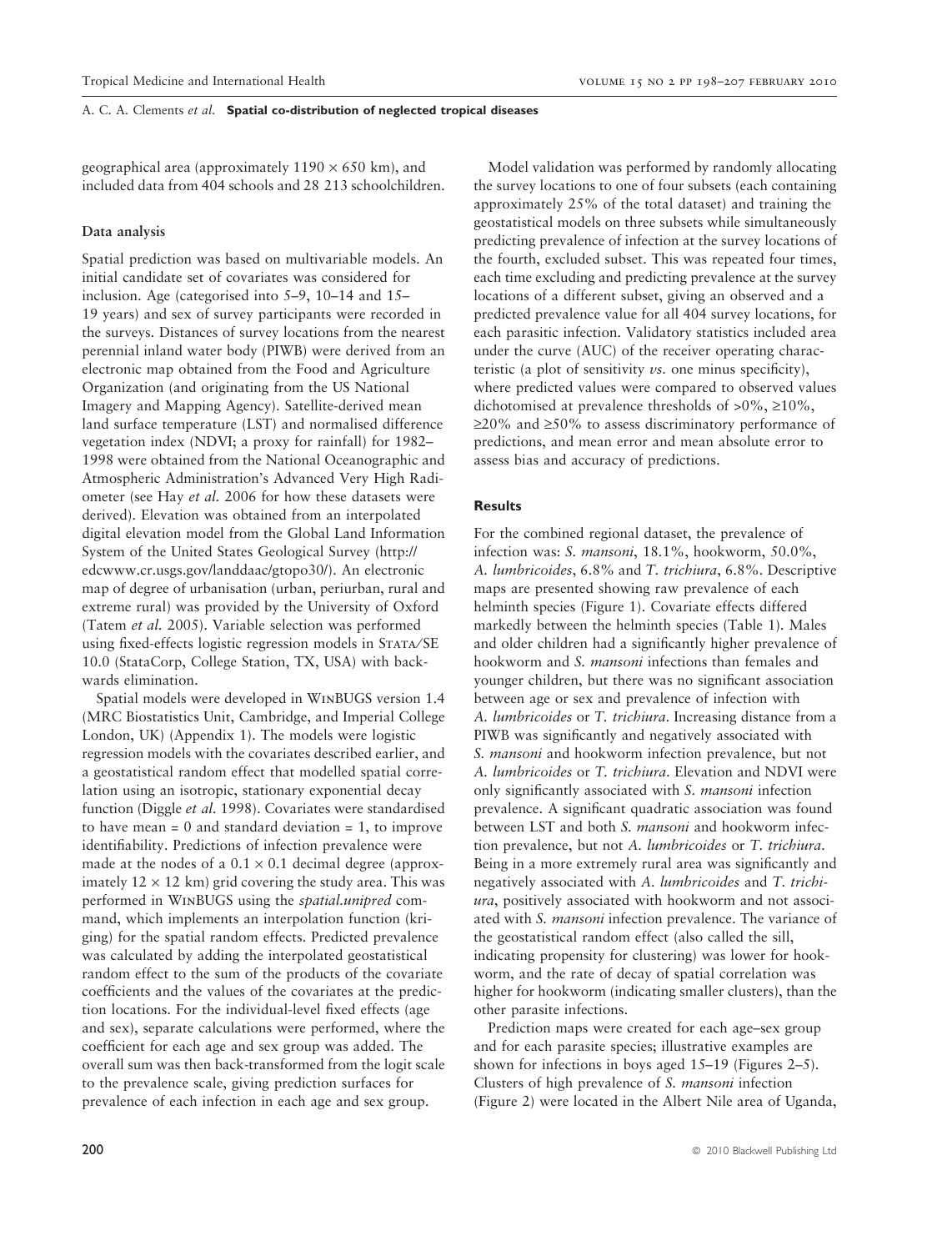

Figure 1 Prevalence of (a) Schistosoma mansoni; (b) hookworm; (c) Ascaris lumbricoides and (d) Trichuris trichiura in school-aged children, Great Lakes region, East Africa 1998–2005.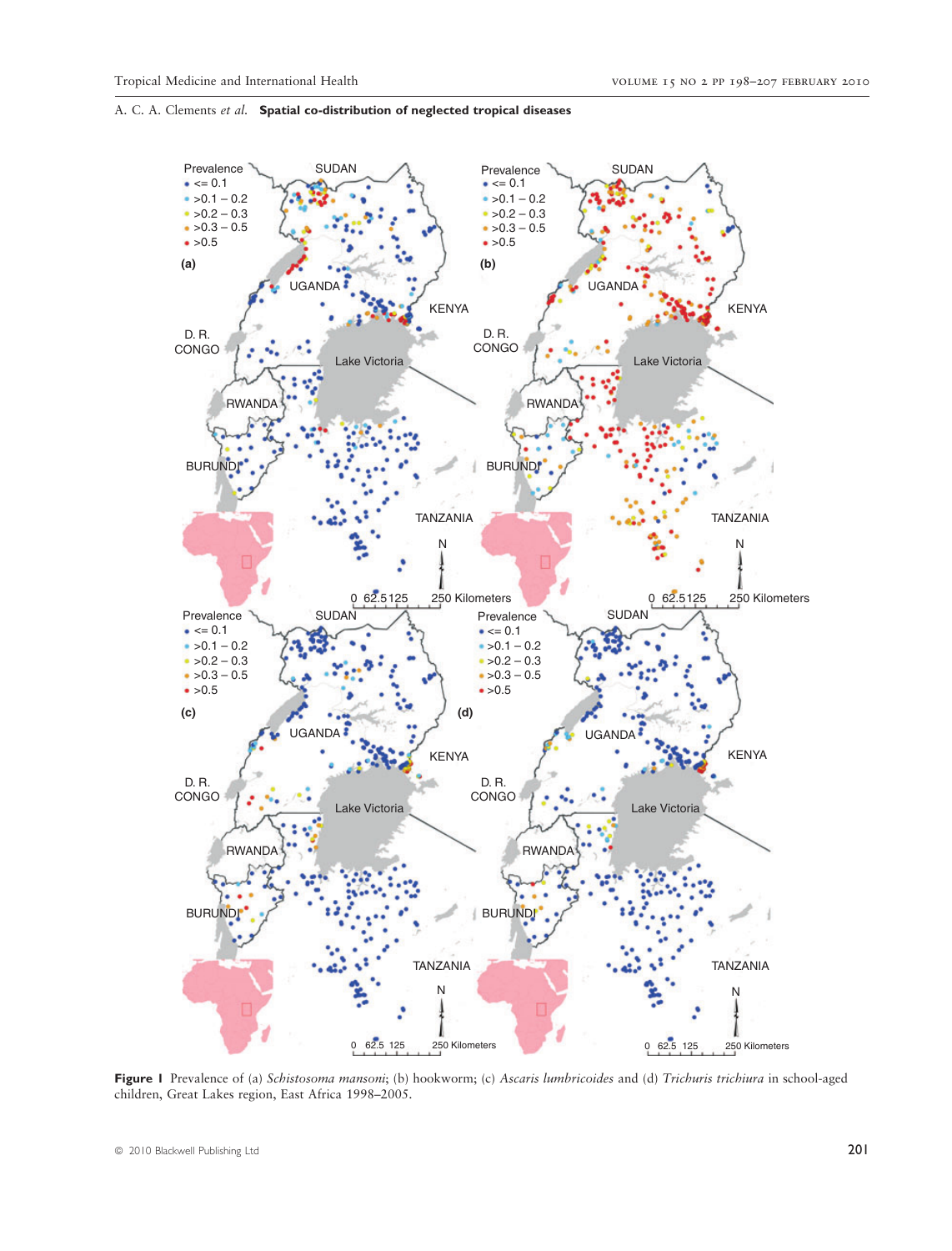| Table I Bayesian geostatistical logistic regression models of Schistosoma mansoni and soil-transmitted helminth infections in school- |  |  |  |
|---------------------------------------------------------------------------------------------------------------------------------------|--|--|--|
| children, Great Lakes region, East Africa 1998–2007                                                                                   |  |  |  |

|                                                  | Posterior mean (95% CI) |                               |                               |                       |  |  |
|--------------------------------------------------|-------------------------|-------------------------------|-------------------------------|-----------------------|--|--|
| Variable                                         | S. mansoni              | Hookworm                      | Ascaris lumbricoides          | Trichuris trichiura   |  |  |
| Female $(vs.$ male)                              | 0.77(0.70, 0.84)        | 0.89(0.84, 0.94)              | 0.92(0.82, 1.03)              | 0.95(0.84, 1.07)      |  |  |
| Age $10-14$ years ( <i>vs.</i> 5–9 years)        | 2.01(1.79, 2.25)        | 1.42(1.32, 1.54)              | 0.88(0.73, 1.04)              | 1.41(1.16, 1.70)      |  |  |
| Age $15-19$ years (vs. 5-9 years)                | 2.49(2.02, 3.03)        | 1.63(1.45, 1.83)              | 0.80(0.63, 1.01)              | 1.29(1.00, 1.63)      |  |  |
| Distance to PIWB                                 | 0.38(0.23, 0.57)        | 0.79(0.65, 0.97)              | 0.86(0.46, 1.41)              | 0.52(0.25, 1.06)      |  |  |
| Elevation*                                       | 0.33(0.22, 0.49)        | 0.92(0.75, 1.15)              | 1.33(0.90, 1.88)              | 0.98(0.65, 1.36)      |  |  |
| <b>NDVI</b>                                      | 0.57(0.47, 0.69)        | 1.00(0.87, 1.14)              | 0.97(0.79, 1.17)              | 1.24(0.99, 1.53)      |  |  |
| $LST^*$                                          | 0.57(0.37, 0.83)        | 0.73(0.59, 0.91)              | 0.62(0.39, 1.01)              | 0.59(0.27, 1.00)      |  |  |
| $LST^{2*}$                                       | 0.64(0.50, 0.80)        | 0.84(0.74, 0.94)              | 1.03(0.82, 1.27)              | 0.97(0.69, 1.25)      |  |  |
| Rural ( $\nu$ s. urban/periurban)                | 0.67(0.37, 1.09)        | 1.10(0.81, 1.43)              | 0.93(0.55, 1.50)              | 0.50(0.27, 0.84)      |  |  |
| Extreme rural ( $\nu$ s. urban/periurban)        | 0.87(0.46, 1.47)        | 1.48(1.07, 2.01)              | 0.37(0.17, 0.72)              | 0.36(0.16, 0.68)      |  |  |
| Intercept (log odds scale)                       | $-3.61(-4.11, -2.78)$   | $-0.58$ ( $-0.92$ , $-0.24$ ) | $-4.03$ ( $-4.96$ , $-3.16$ ) | $-5.09(-6.34, -4.17)$ |  |  |
| $\varphi$ (rate of decay of spatial correlation) | 3.29(1.98, 5.05)        | 5.70(3.63, 8.58)              | 2.49(1.01, 4.64)              | 3.35(1.35, 6.74)      |  |  |
| $\sigma^2$ (variance of spatial random effect)   | 5.09(3.52, 7.57)        | 1.34(1.05, 1.73)              | 4.77(2.79, 8.85)              | 5.58 (3.23, 10.01)    |  |  |

CI, Bayesian credible interval; NDVI, normalised difference vegetation index; LST, land surface temperature; PIWB, perennial inland water body.

\*Variables were standardised to have mean = 0 and standard deviation = 1.

the shores of Lakes Kyoga and Victoria and, in Burundi, the shores of Lake Tanganyika (particularly the northern shore) and Lakes Cohoha and Rweru (in the far northeast of the country). Hookworm infection (Figure 3) was virtually ubiquitous in the study area, excluding small areas in north-eastern Uganda, central and northern Burundi and the Shinyanga region of north-western Tanzania. Ascaris lumbricoides and T. trichiura infections (Figures 4 and 5) had similar distributions, with high prevalence clusters in south-western and south-eastern Uganda, south-western Kenya, the western coast of Lake Victoria (in the Kagera region of Tanzania) and central Burundi.

For each parasitic infection, the models consistently had an AUC of >0.8 for all observed prevalence thresholds, and in most instances an AUC of >0.9, indicating excellent discriminatory performance (Table 2). Mean error of model predictions was <0.5% for each infection suggesting little overall bias in predictions. Mean absolute error was generally proportional to the overall prevalence value, being low for A. lumbricoides and T. trichiura, moderate for S. mansoni and higher for Hookworm.

#### Co-endemicity of schistosomiasis mansoni and STHs

Figure 6 is a map of the Great Lakes region showing overlays of areas of hyperendemic (prevalence >50%) and endemic (prevalence >10%) status for *S. mansoni* and one or more STH infections. The distribution of S. mansoni was highly focal with hyperendemic areas restricted to

locations near the Nile River and the Great Lakes. While A. lumbricoides and T. trichiura were highly focal, the ubiquity of hookworm meant that most areas were endemic or hyperendemic for one or more STH.

#### **Discussion**

Infections with A. lumbricoides, T. trichiura and S. mansoni were highly focal in the Great Lakes region of East Africa, whereas hookworm infection was widespread. Because of the ubiquitous nature of hookworm infection, mass administration of benzimidazole drugs is indicated throughout the region. Given these drugs are the treatment of choice for A. lumbricoides and T. trichiura infections, widespread mass benzimidazole administration would also control these parasites. The highly focal nature of S. mansoni suggests that efficient control of intestinal schistosomiasis should involve targeted distribution of praziquantel in high-risk areas only. We did not investigate the distribution of S. haematobium in this study, but our recent report (Clements et al. 2006a) demonstrated a large focus of S. haematobium infection in north-western Tanzania, and mass distribution of praziquantel is also required in this area. However, urinary schistosomiasis is not thought to be a major public health problem in Uganda (Bradley et al. 1967) or Burundi.

Our models gave several insights into the epidemiology of helminths in East Africa. The associations between each of the helminth infections and environmental variables, such as temperature, distance from water bodies and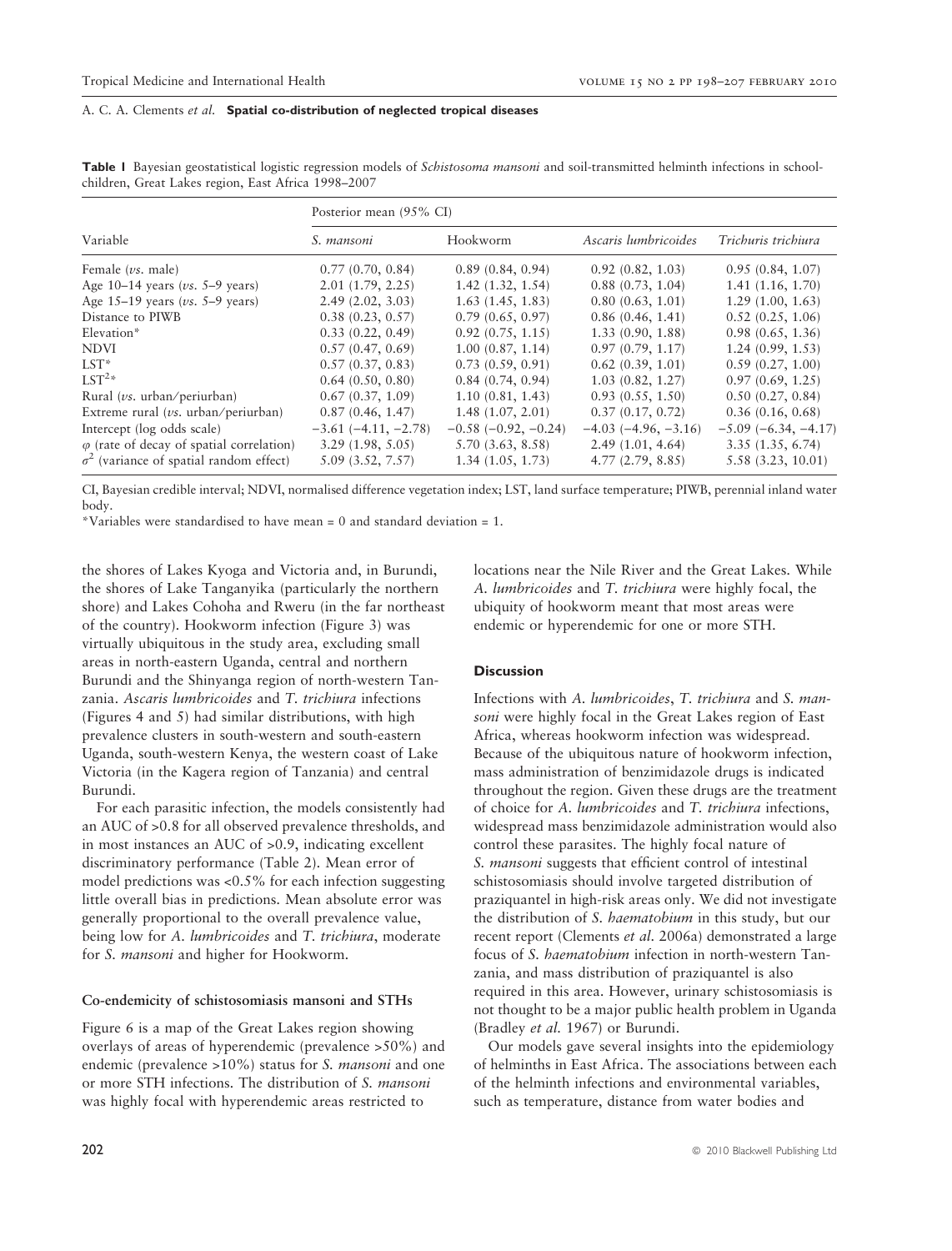**JGANDA** 

Lake Victoria

**KENYA** 

**TANZANIA** 

**SUDAN** 

# A. C. A. Clements et al. Spatial co-distribution of neglected tropical diseases



Figure 2 Predicted prevalence of Schistosoma mansoni infection in boys, 15–19 years, East Africa (inset Burundi) 1998–2007. Estimates are the mean posterior predicted prevalence values from a Bayesian geostatistical model.

degree of urbanisation, are well described, as is the focality of schistosome infections (Brooker et al. 2006a; Raso et al. 2005, 2006a,b; Clements et al. 2006a,b, 2008a,b). Residual spatial variation, represented by the spatial random effects, suggests that factors other than the environmental variables included in the models influence the spatial distribution of these parasitic infections. This is particularly true for S. mansoni, A. lumbricoides and T. trichiura, all of which demonstrated strong spatial clustering. Further investigation is required to identify these additional factors, which might be related to poverty, hygiene (particularly of the water supply), ongoing interventions and other environmental variables.

There are many issues that complicate integration of control efforts. These include the potential for emergence of drug resistance, untested drug interactions, differences in



Predictied prevalence

> $\leq$  0.1  $>0.1 - 0.2$  $>0.2 - 0.3$  $>0.3 - 0.5$

 $>0.5$ 

Lake Albert

N

D.R. CONGO

BURUNDI

RWANDA

Lake Tanganyika

Figure 3 Predicted prevalence of hookworm infection in boys, 15–19 years, East Africa (inset Burundi) 1998–2007. Estimates are the mean posterior predicted prevalence values from a Bayesian

target sub-populations (e.g. children  $\nu$ s. the whole population, school-based vs. community-based control), different treatment frequencies for the chemotherapeutic agents, the need for cooperation between groups that have different needs and objectives, and added complexity in monitoring and evaluation strategies (Molyneux et al. 2005; Lammie et al. 2006; Kolaczinski et al. 2007). The potential impact of large-scale programmes (vertical or integrated) on existing fragile health services, such as drawing away staff and other resources, also needs to be considered. For sustainability, planning, monitoring and evaluation of large-scale NTD control programmes need to have a broader focus than the operational aspects of mass drug administration to include concerted health education activities, incorporating knowledge of local cultural and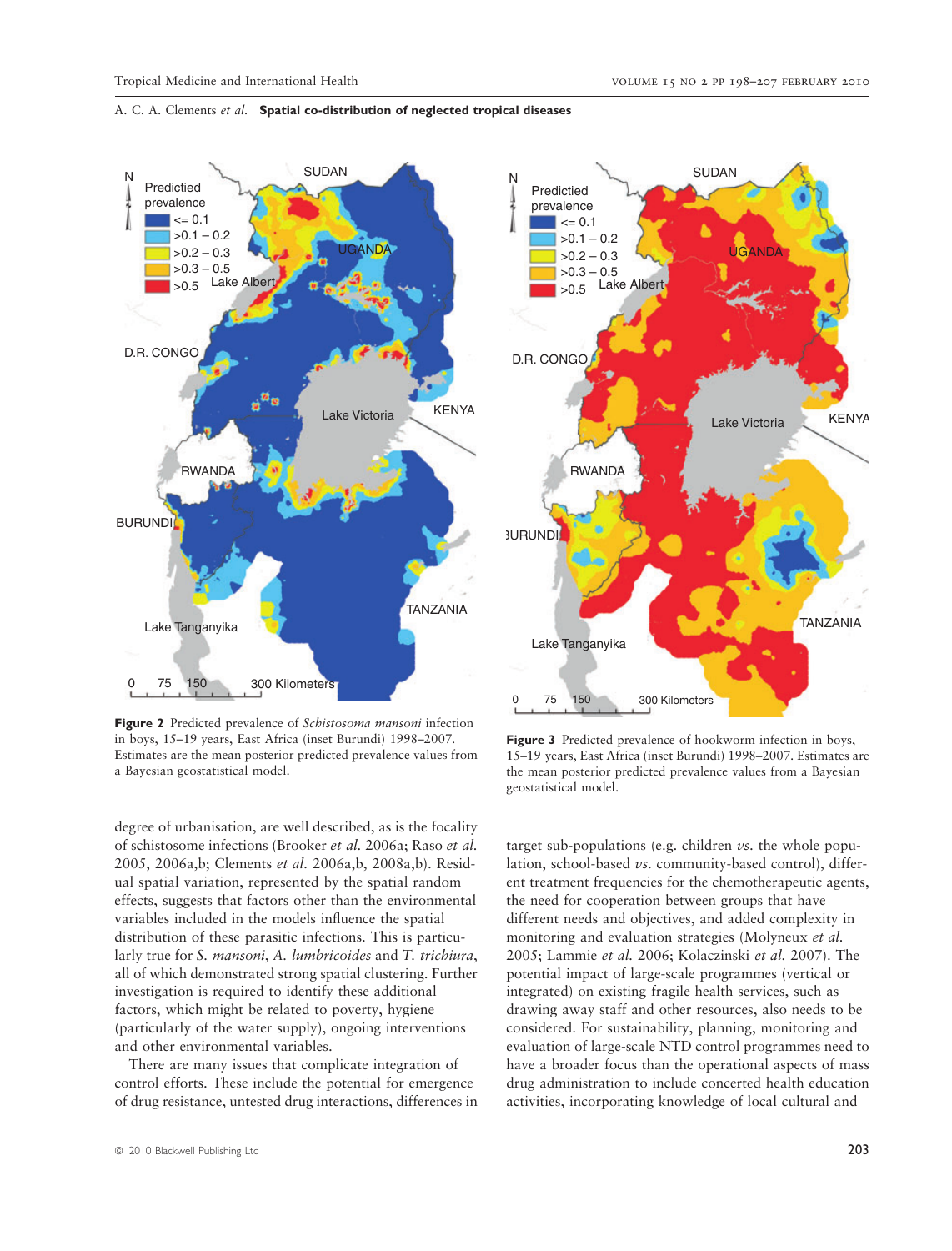

Figure 4 Predicted prevalence of Ascaris lumbricoides infection in boys, 15–19 years, East Africa (inset Burundi) 1998–2007. Estimates are the mean posterior predicted prevalence values from a Bayesian geostatistical model.

societal factors that influence uptake of the intervention (Parker et al. 2008).

It should be noted that we only considered the co-distribution of S. mansoni, hookworm, A. lumbricoides and T. trichiura in this study. Recent integrated control programmes are also targeting LF, onchocerciasis and trachoma. Surveys for LF and trachoma were recently conducted in Burundi but these used standard rapid assessment methods that are not randomised and hence not amenable to risk mapping. To plan truly integrated NTD programmes using overlays of risk maps, randomised, geographically stratified surveys need to be conducted for these and other NTDs. A potential limitation is that the current school of enrolment was chosen as the geographical reference for infection exposure; at the large geographical

Figure 5 Predicted prevalence of Trichuris trichiura infection in boys, 15–19 years, East Africa (inset Burundi) 1998–2007. Estimates are the mean posterior predicted prevalence values from a Bayesian geostatistical model.

scale of the current study the school location is likely to be sufficiently accurate to represent the probable exposure location of the majority of participants. Migration might have an effect, which is currently impossible to measure.

Integration is indicated where control programmes have a common technical approach, common target populations and collectively high disease burden (Lammie et al. 2006; Utzinger & de Savigny 2006; Emerson et al. 2008). Integration of control of schistosomiasis with the control of STHs is clearly only warranted in limited areas of the Great Lakes region, near the large inland water bodies, where intestinal schistosomiasis is endemic. Like Kolaczinski et al. (2007), who found limited overlap at the subnational level of three NTDs (intestinal schistosomiasis, LF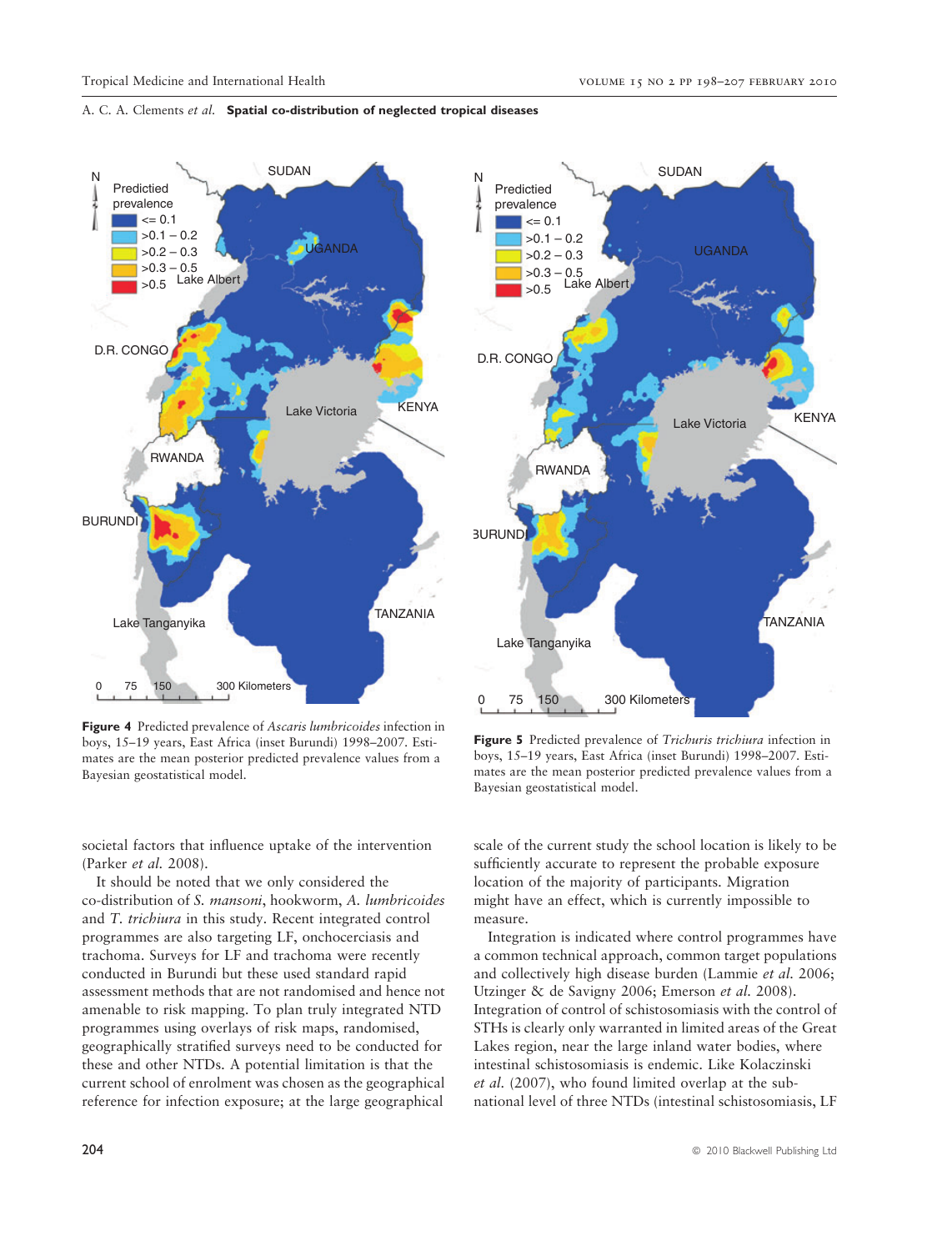| Validation statistic              | S. mansoni       | Hookworm         | Ascaris lumbricoides | Trichuris trichiura |
|-----------------------------------|------------------|------------------|----------------------|---------------------|
| Area under the ROC curve (95% CI) |                  |                  |                      |                     |
| 0% threshold                      | 0.82(0.78, 0.86) | 0.98(0.95, 1.00) | 0.86(0.83, 0.90)     | 0.89(0.86, 0.92)    |
| $10\%$ threshold                  | 0.95(0.93, 0.97) | 0.90(0.83, 0.97) | 0.96(0.94, 0.98)     | 0.94(0.92, 0.97)    |
| 20% threshold                     | 0.96(0.93, 0.98) | 0.86(0.81, 0.91) | 0.97(0.95, 0.99)     | 0.94(0.91, 0.97)    |
| 50% threshold                     | 0.97(0.96, 0.99) | 0.80(0.76, 0.84) | 0.96(0.94, 0.99)     | 0.97(0.93, 1.00)    |
| Mean error                        | $-0.001$         | 0.003            | $-0.002$             | $-0.002$            |
| Mean absolute error               | 0.074            | 0.142            | 0.042                | 0.042               |

Table 2 Validatory measures of discriminatory ability, bias and accuracy of Bayesian geostatistical logistic regression models of Schistosoma mansoni and soil-transmitted helminth infections in schoolchildren, Great Lakes region, East Africa 1998–2007

ROC, receiver operating characteristic.



Figure 6 Predicted areas of co-endemicity for Schistosoma mansoni and one or more soil-transmitted helminth infections, East Africa. Hyperendemicity is defined as prevalence  $\geq 50\%$ , and endemicity is defined as prevalence  $\geq 10\%$  but <50%. Maps are based on predictions for boys aged 15–19.

and onchocerciasis) in Uganda, our finding suggests that it is important to incorporate local variation of disease risk in integrated control strategies.

## Acknowledgements

We thank the children, parents, teachers and head teachers who participated in the surveys. We also thank the technicians, nurses and support staff who undertook the surveys and members of the national NTD control programmes who provided administrative and organisational assistance. We particularly thank Dr Narcis Kabatereine and Dr Nicholas Lwambo who co-ordinated the surveys in Uganda and Tanzania respectively.

#### References

- Bradley DJ, Sturrock RF & Williams PN (1967) The circumstantial epidemiology of Schistosoma haematobium in Lango district, Uganda. East African Medical Journal 44, 193–204.
- Brooker S & Clements AC (2009) Spatial heterogeneity of parasite co-infection: determinants and geostatistical prediction at regional scales. International Journal for Parasitology 39, 591– 597.
- Brooker S & Utzinger J (2007) Integrated disease mapping in a polyparasitic world. Geospatial Health 1, 141–146.
- Brooker S, Clements AC & Bundy DA (2006a) Global epidemiology ecology and control of soil-transmitted helminth infections. Advances in Parasitology 62, 221–261.
- Brooker S, Clements AC, Hotez PJ et al. (2006b) The co-distribution of Plasmodium falciparum and hookworm among African schoolchildren. Malaria Journal 5, 99.
- Clements AC, Lwambo NJ, Blair L et al. (2006a) Bayesian spatial analysis and disease mapping: tools to enhance planning and implementation of a schistosomiasis control programme in Tanzania. Tropical Medicine and International Health 11, 490– 503.
- Clements AC, Moyeed R & Brooker S (2006b) Bayesian geostatistical prediction of the intensity of infection with Schistosoma mansoni in East Africa. Parasitology 133, 711-719.
- Clements AC, Brooker S, Nyandindi U, Fenwick A & Blair L (2008a) Bayesian spatial analysis of a national urinary schistosomiasis questionnaire to assist geographic targeting of schistosomiasis control in Tanzania, East Africa. International Journal for Parasitology 38, 401–415.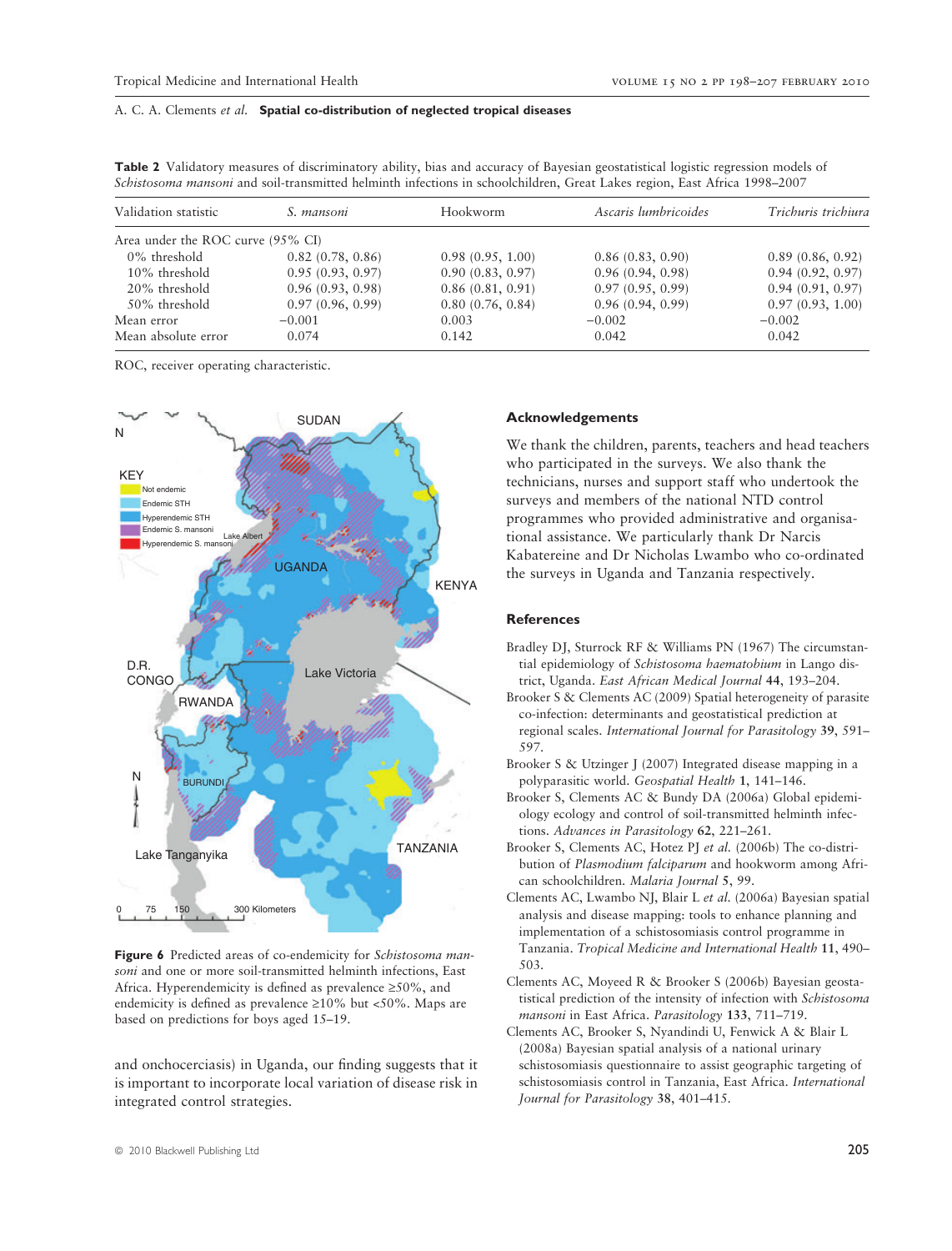- Clements AC, Garba A, Sacko M et al. (2008b) Mapping the probability of schistosomiasis and associated uncertainty West Africa. Emerging Infectious Diseases 14, 1629–1632.
- Diggle P, Tawn J & Moyeed R (1998) Model-based geostatistics. Applied Statistics 47, 299–350.
- Drake LJ & Bundy DA (2001) Multiple helminth infections in children: impact and control. Parasitology 122(Suppl.), S73– S81.
- Emerson PM, Ngondi J, Biru E et al. (2008) Integrating an NTD with One of ''The Big Three'': combined Malaria and Trachoma Survey in Amhara Region of Ethiopia. PLoS Neglected Tropical Diseases 2, e197.
- Engels D & Savioli L (2006) Reconsidering the underestimated burden caused by neglected tropical diseases. Trends in Parasitology 22, 363–366.
- Ezeamama AE, Friedman JF, Olveda RM et al. (2005) Functional significance of low-intensity polyparasite helminth infections in anemia. Journal of Infectious Diseases 192, 2160–2170.
- Fenwick A (2006) New initiatives against Africa's worms. Transactions of the Royal Society of Tropical Medicine and Hygiene 100, 200–207.
- Garba A, Toure S, Dembele R, Bosque-Oliva E & Fenwick A (2006) Implementation of national schistosomiasis control programmes in West Africa. Trends in Parasitology 22, 322– 326.
- Hay SI, Tatem AJ, Graham AJ, Goetz SJ & Rogers DJ (2006) Global environmental data for mapping infectious disease distribution. Advances in Parasitology 62, 37–77.
- Hotez PJ (2007) Hookworm and Poverty Annals of the New York Academy of Sciences. New York Academy of Science, New York.
- Hotez PJ, Molyneux DH, Fenwick A et al. (2006) Incorporating a rapid-impact package for neglected tropical diseases with programs for HIV/AIDS tuberculosis and malaria. PLoS Medicine 3, e102.
- Hotez PJ, Molyneux DH, Fenwick A et al. (2007) Control of neglected tropical diseases. New England Journal of Medicine 357, 1018–1027.
- Kabatereine NB, Brooker S, Tukahebwa EM, Kazibwe F & Onapa A (2004) Epidemiology and geography of Schistosoma mansoni in Uganda: implications for planning control. Tropical Medicine and International Health 9, 372–380.
- Kabatereine NB, Tukahebwa EM, Kazibwe F et al. (2005) Soiltransmitted helminthiasis in Uganda: epidemiology and cost of control. Tropical Medicine and International Health 10, 1187– 1189.
- Kabatereine NB, Fleming FM, Nyandindi U, Mwanza JC & Blair L (2006) The control of schistosomiasis and soil-transmitted helminths in East Africa. Trends in Parasitology 22, 332–339.
- Kazembe LN & Namangale JJ (2007) A Bayesian multinomial model to analyse spatial patterns of childhood co-morbidity in Malawi. European Journal of Epidemiology 22, 545–556.
- Kazembe LN, Muula AS & Simoonga C (2009) Joint spatial modelling of common morbidities of childhood fever and diarrhoea in Malawi. Health & Place 15, 165-172.
- Kolaczinski JH, Kabatereine NB, Onapa AW, Ndyomugyenyi R, Kakembo AS & Brooker S (2007) Neglected tropical diseases in Uganda: the prospect and challenge of integrated control. Trends in Parasitology 23, 485–493.
- Lammie PJ, Fenwick A & Utzinger J (2006) A blueprint for success: integration of neglected tropical disease control programmes. Trends in Parasitology 22, 313–321.
- Mahendradhata Y & Moerman F (2004) Integration and disease control: notes from the Prince Leopold Institute of Tropical Medicine Colloquium 2002. Tropical Medicine and International Health 9, A5–A10.
- Molyneux DH, Hotez PJ & Fenwick A (2005) ''Rapid-impact interventions'': how a policy of integrated control for Africa's neglected tropical diseases could benefit the poor. PLoS Medicine 2, 336.
- Nicoll A (2000) Integrated management of childhood illness in resource-poor countries: an initiative from the World Health Organization. Transactions of the Royal Society of Tropical Medicine and Hygiene 94, 9–11.
- Parker M, Allen T & Hastings J (2008) Resisting control of neglected tropical diseases: dilemmas in the mass treatment of schistosomiasis and soil-transmitted helminths in north-west Uganda. Journal of Biosocial Science 40, 161–181.
- Pullan R & Brooker S (2008) The health impact of polyparasitism in humans: are we under-estimating the burden of parasitic diseases? Parasitology 135, 783–794.
- Raso G, Matthys B, N'Goran EK, Tanner M, Vounatsou P & Utzinger J (2005) Spatial risk prediction and mapping of Schistosoma mansoni infections among schoolchildren living in western Cote d'Ivoire. Parasitology 131, 97–108.
- Raso G, Vounatsou P, Gosoniu L, Tanner M, N'Goran EK & Utzinger J (2006a) Risk factors and spatial patterns of hookworm infection among schoolchildren in a rural area of western Cote d'Ivoire. International Journal for Parasitology 36, 201– 210.
- Raso G, Vounatsou P, Singer BH, N'Goran EK, Tanner M & Utzinger J (2006b) An integrated approach for risk profiling and spatial prediction of Schistosoma mansoni-hookworm coinfection. Proceedings of the National Academy of Sciences of the United States of America 103, 6934–6939.
- Tatem AJ, Noor AM & Hay SI (2005) Assessing the accuracy of satellite derived global and national urban maps in Kenya. Remote Sensing of Environment 96, 87–97.
- Utzinger J & de Savigny D (2006) Control of neglected tropical diseases: integrated chemotherapy and beyond. PLoS Medicine 3, e112.

### Appendix 1

The individual data were aggregated into age and sex groups and by school location. The Bayesian geostatistical models were of the form: